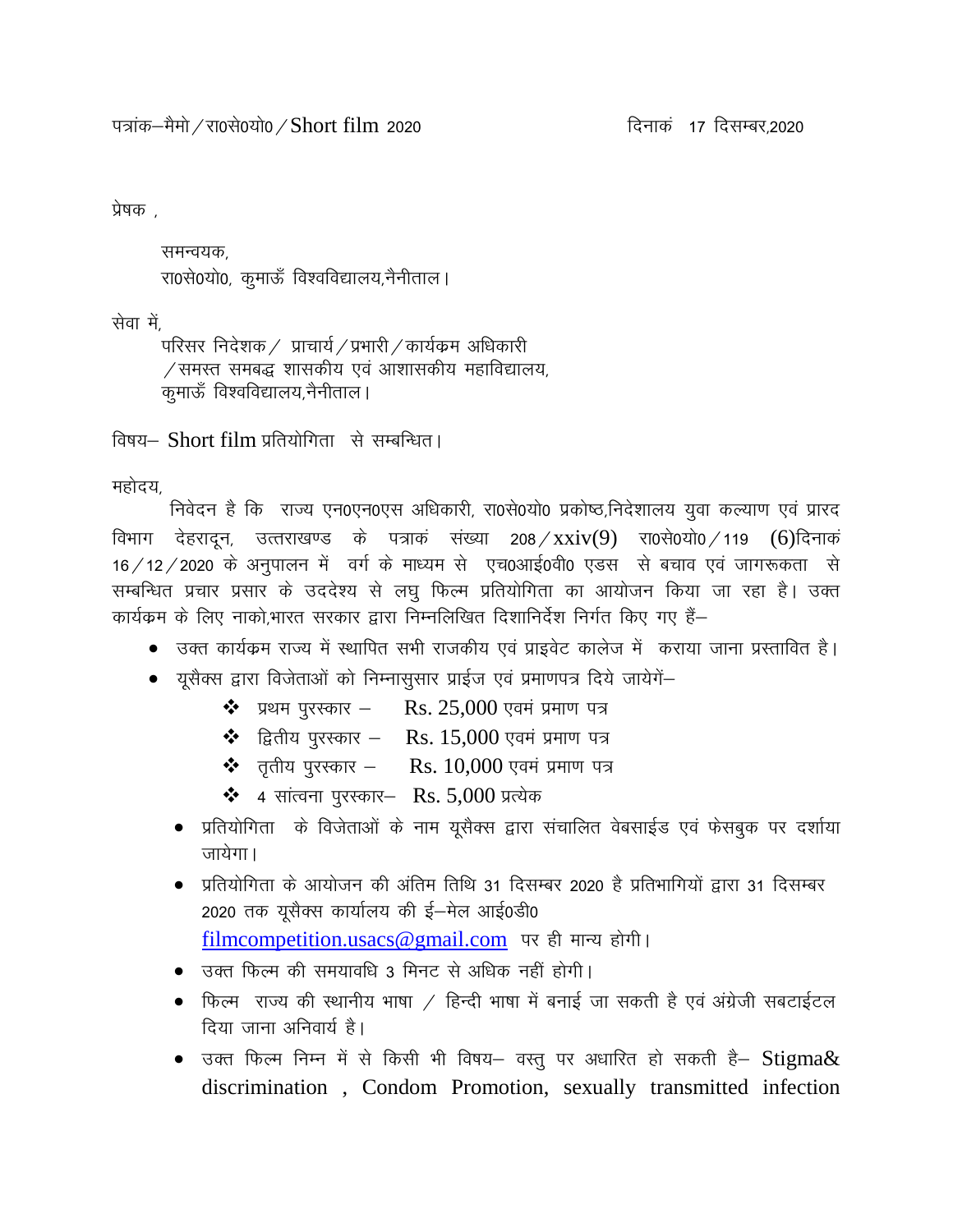treatment, Importance of HIV testing, Promotion of free Anti-Retro Viral Treatment, Adherence to Anti-Retro Viral Treatment, HIV &Youth, Voluntary Blood Donation, HIV&AIDS(P&C) Act 2017, Using National Toll Free Helpline 1097.

- $\bullet$  उक्त प्रतियोगिता के विजेताओं को राष्ट्रीय युवा दिवस 12 जनवरी, 2021 के दिन सम्मानित किया जायेगा।
- प्रतिभागियों द्वारा फॉर्म संलग्नक .-2 (Entry Form) भरा जायेगा, उक्त फिल्म में कार्य कर रहे कलाकार द्वारा फॉर्म संलग्नक .-3 (Consent Form) भरा जायेगा।
- उक्त प्रतियोगिता के लिए राज्य स्तरीय कमेठी का निर्णय अंतिम होगा।

म्बादीय, सामग्री के बाद करने के बाद करने के बाद करने के बाद करने के बाद करने के बाद करने के बाद करने के बाद कर<br>संबंधित के बाद करने के बाद करने के बाद करने के बाद करने के बाद करने के बाद करने के बाद करने के बाद करने के बाद

(डॉ0विजय कुमार)

संलग्नक-यथोपरि।

प्रतिलिपि– निम्नलिखित को सूचनार्थ एवं आवश्यक कार्यवाही।

- 1. राज्य सम्पर्क अधिकारी,उत्तराखंड शासन, देहरादून।
- 2. परिसर निदेशक, डी0एस0.बी0 परिसर नैनीताल।
- 3. परिसर निदेशक, एस0एस0जे0 परिसर,अल्मोडा।
- 4. प्राचार्य,समस्त सम्बद्ध महाविद्यालय एवं संस्थान।
- 5. निजि सचिव, कुलपति को माननीय कुलपति जी के अवलोकनार्थ प्रेषित।
- A

(डॉ0विजय कुमार)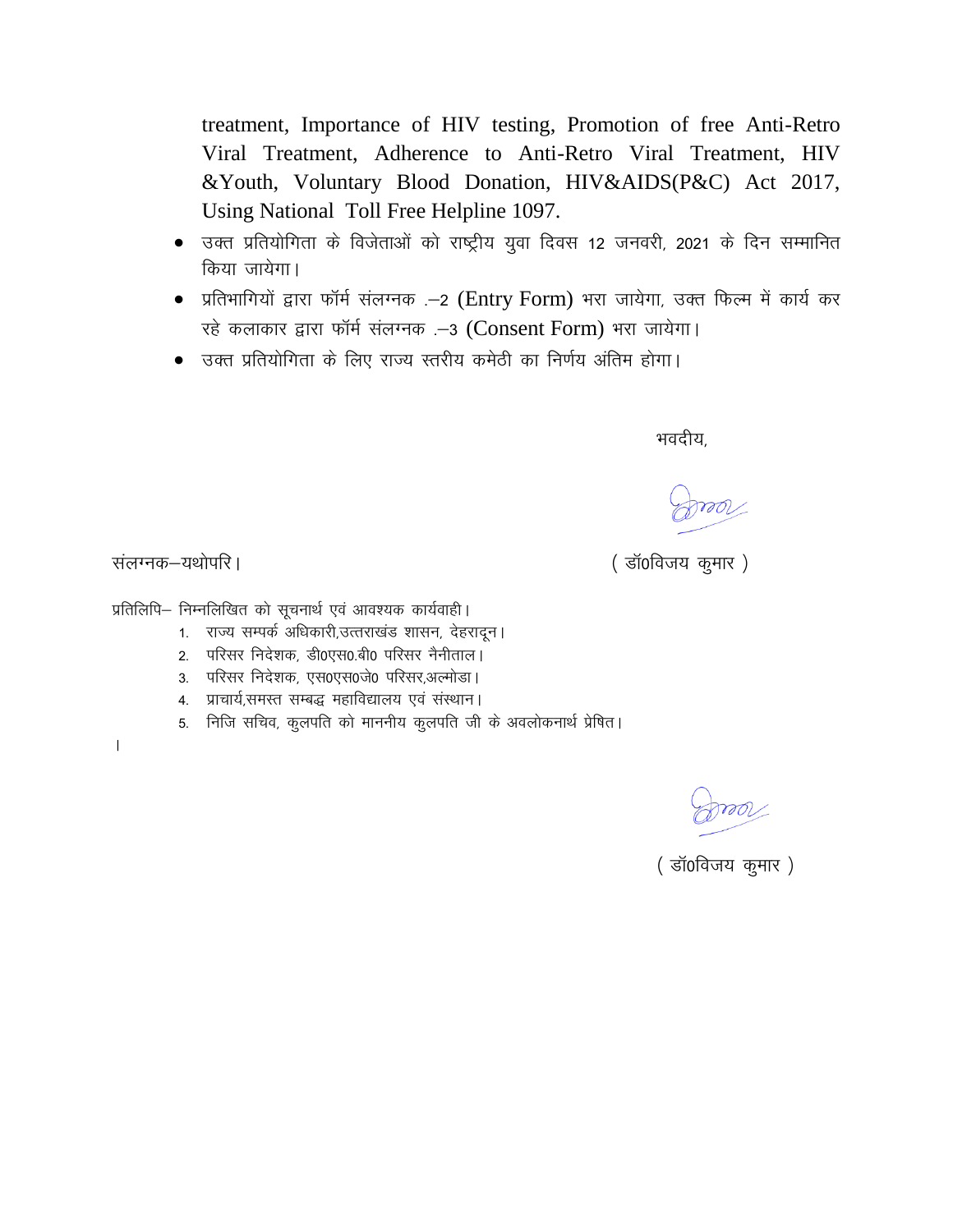## **Entry Form**

## **Short Film Competition #KnowledgelsBliss**

| <b>Name of the Student:</b>     |  |
|---------------------------------|--|
| <b>Name of Institution:</b>     |  |
| Language:                       |  |
| <b>Thematic area covered:</b>   |  |
| Duration of the submitted film: |  |
| <b>Date of Submission:</b>      |  |
| <b>Consent Form Submitted:</b>  |  |

- 1. I hereby declare that the information given in this application is true and correct to the best of my knowledge and belief. In case any information given in this entry form proves to be false or incorrect, I shall be responsible for the consequences.
- 2. I also declare that if any information provided by me is found false, my submission may be rejected at any point of time.
- 3. I am also aware that mere submitting my film under the Short Film Competition does not guarantee me an award or monetary benefit of any other kind.
- 4. I hereby confirm that I have taken written consent of all actors/participants/cast to use the film for any/all promotional activities in order to raise awareness about the thematic area. Any dispute raised at any stage in the future shall be taken to concerned court.
- 5. I also declare that the submitted film is original and does not violate any provision of the Indian Copyright Act, 1957. The conceptualization is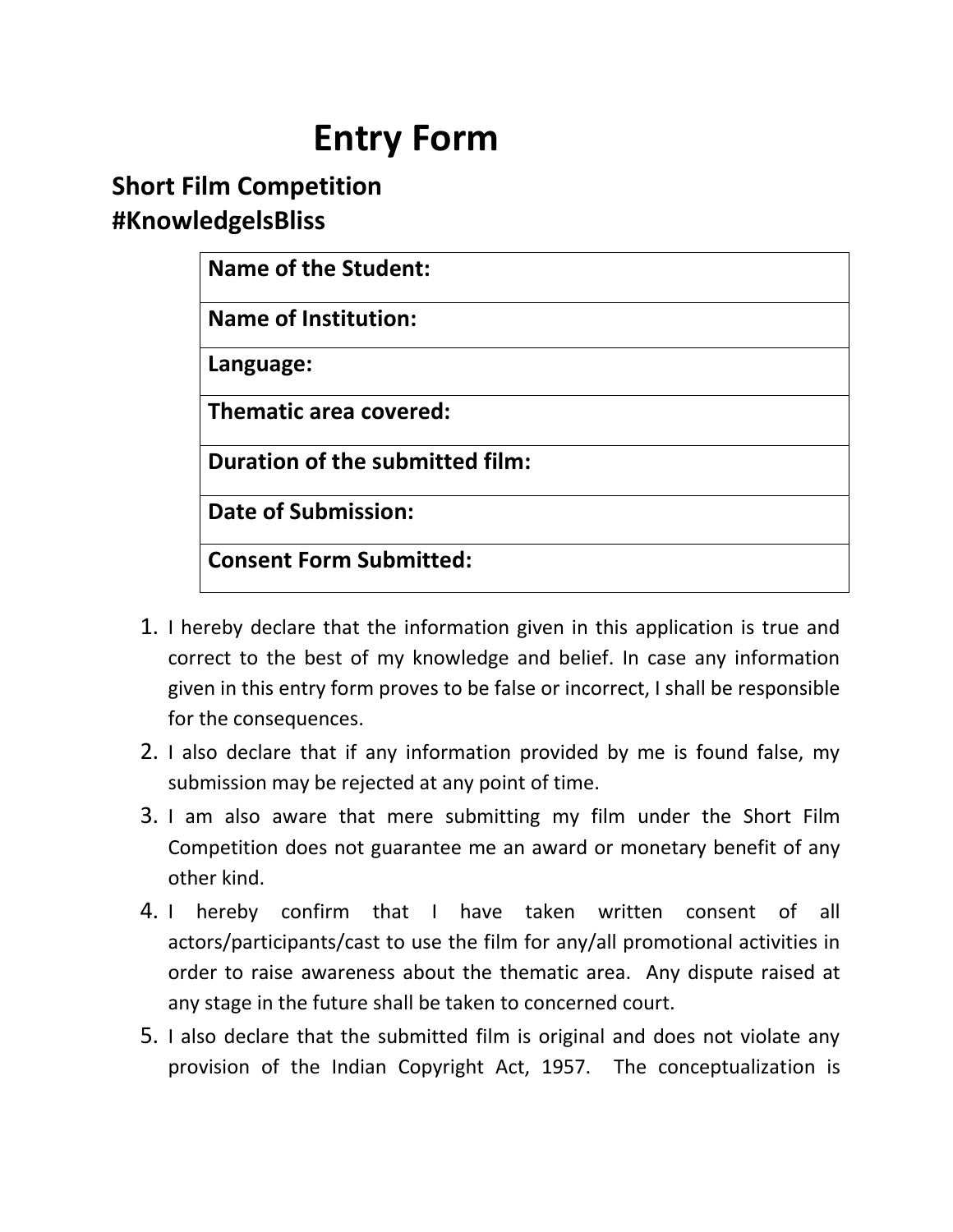original and any violation of this rule will lead me to disqualification from the competition.

| Place:     |            |    |
|------------|------------|----|
| Date:      | (Signature | of |
| Applicant) |            |    |

Please note: All the sections in this form are mandatory. Please fill in capital letters only.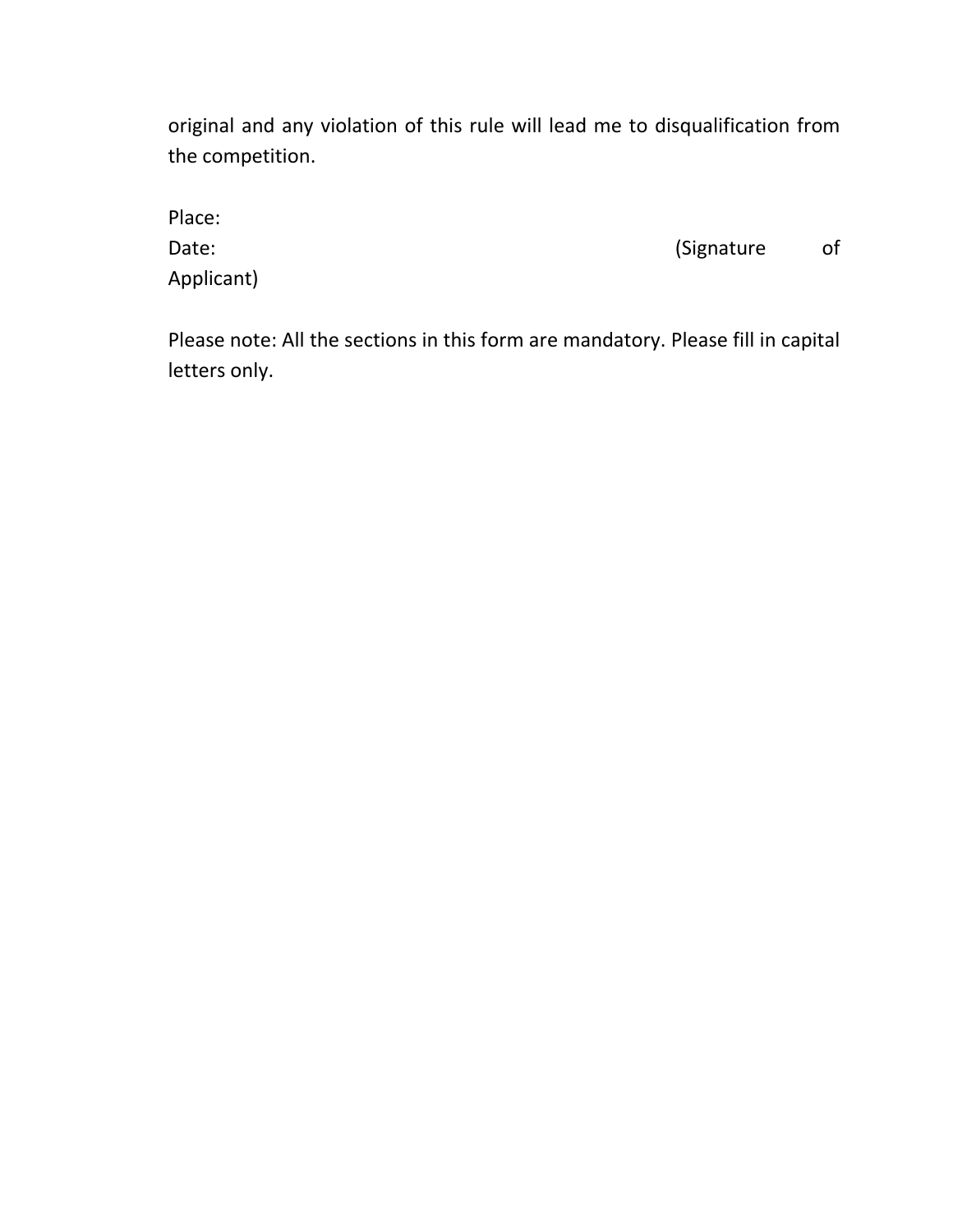## **Jury Declaration**

(To be filled in only by the Jury Members)

I hereby declare that

- 1. I have seen the complete list of entries of the Short Film Competition made available to me by the State AIDS Control Society. To be best of my knowledge, I am not directly associated in any manner nor do I have any financial interest in any of these entries.
- 2. I understand and agree I will be ineligible to serve on this jury in case my own film is an entry.
- 3. I also understand that in the event my close relative by blood (sons, daughters, maternal/paternal uncles, aunts, first cousins, nephews, nieces, grand-mothers, grand-fathers, parents, brothers, sisters) or marriage, is associated with a particular film (either in person or financially), I will declare the same in writing before the selection procedure begins.

Place:

Dated:

Signature\_\_\_\_\_\_\_\_\_\_\_\_\_\_\_\_\_\_\_\_\_\_\_\_\_\_\_\_\_\_\_\_\_\_\_\_\_\_\_\_\_\_\_\_\_\_\_\_\_\_\_\_\_\_

\_\_\_\_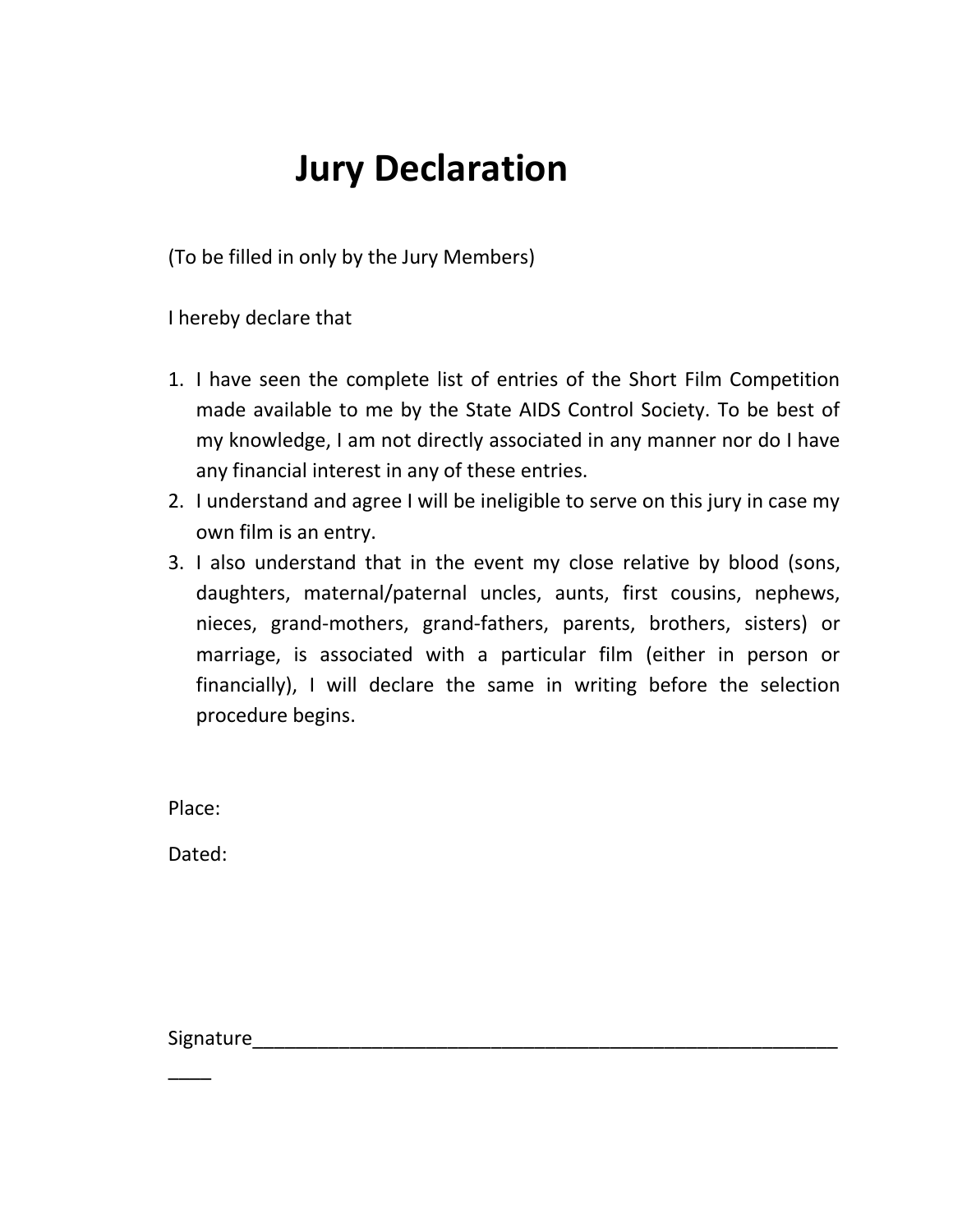| Name           | and |
|----------------|-----|
| Address        |     |
|                |     |
| Contact        |     |
| <b>Details</b> |     |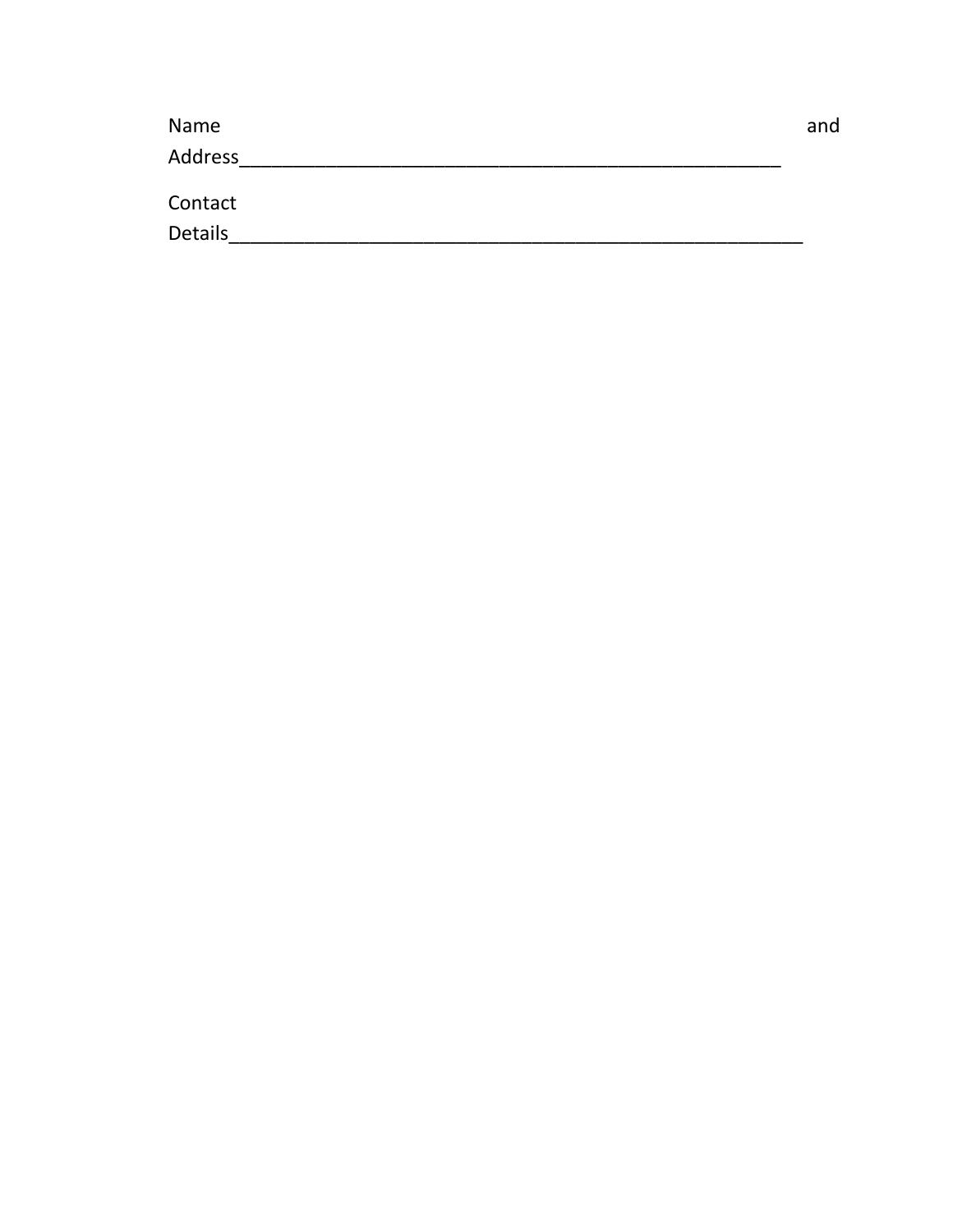## **Consent Form**

(To be filled by the cast of the film)

- 1. I hereby confirm that I am aware that the issue raised in the film is sensitive and my participation supports the promotion of creating stigma and discrimination free environment for people infected and affected with HIV. Acting/participating in the film is my conscious choice and I am aware of the purpose for which my participation is being done.
- 2. Without expectation of compensation or other remuneration, now or in the future, I hereby give my consent to (legal entity/organization), its affiliates and agents, to use my image and likeness and/or any interview statements from me in its publications, advertising or other media activities (including the internet).

This consent includes:

- (a) Permission to interview, film, photograph, tape, or otherwise make a video reproduction of me and/or record my voice;
- (b) Permission to use my name; and
- (c) Permission to use quotes from the interview(s) (or excerpts of such quotes), the film, photograph(s), tape(s) or reproduction(s) of me, and/or recording of my voice; in part or in whole, in its publications, in newspapers, magazines and other print media, on television, radio and electronic media (including the internet), in theatrical media and/or in mailings for educational and awareness.

Place:

Dated: